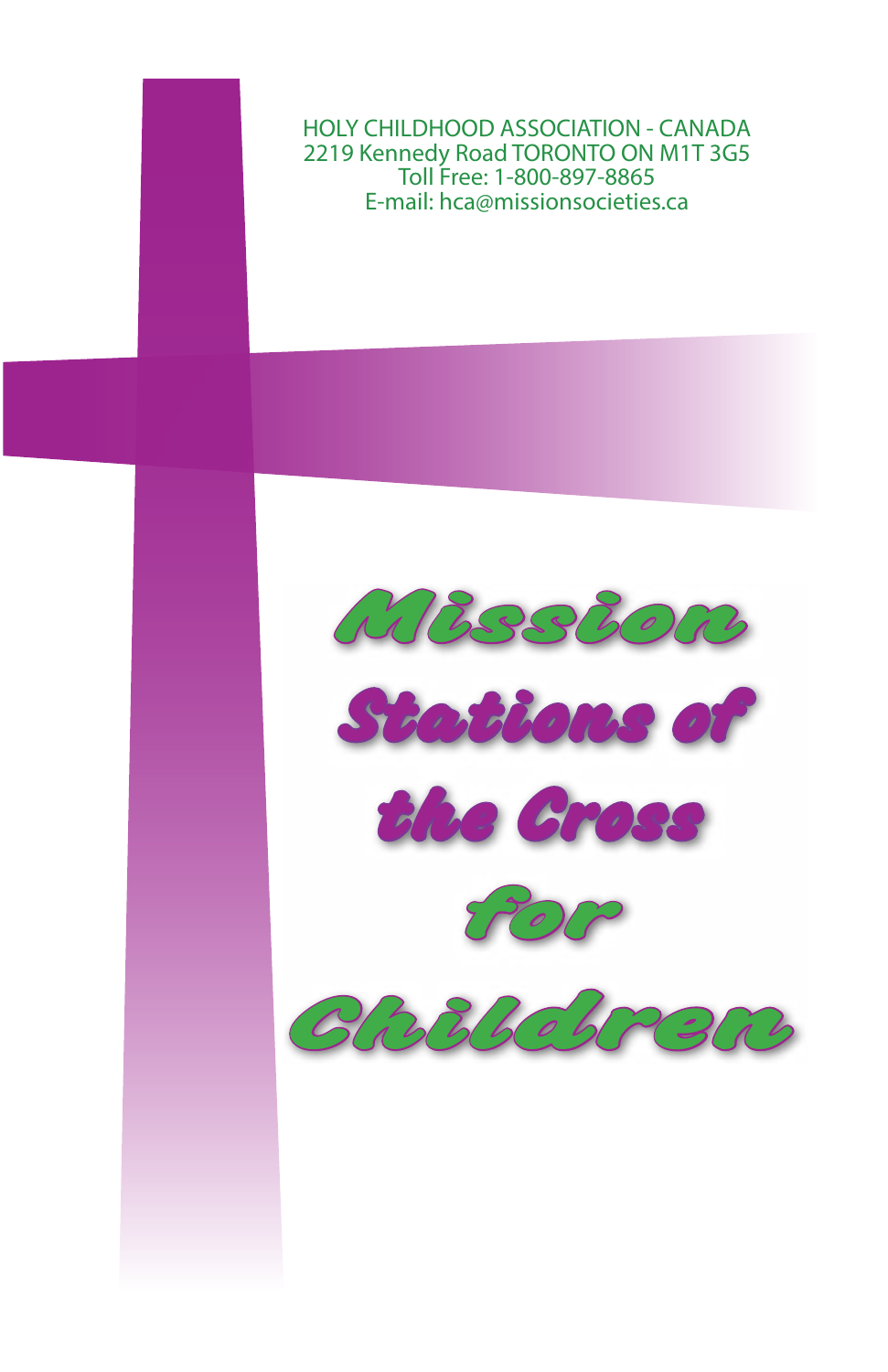# **Opening Prayer:**

Dear Jesus,

Today we will follow you and pray with you as we go to the stations you visited on your final journey of love. You loved us so much that you gave up your life for us. Help us to give our love to others. We know that if we are kind to those around us, then we are being kind to you. Today, we take with us our cross to remind us of children in need around the world. Let us never forget them.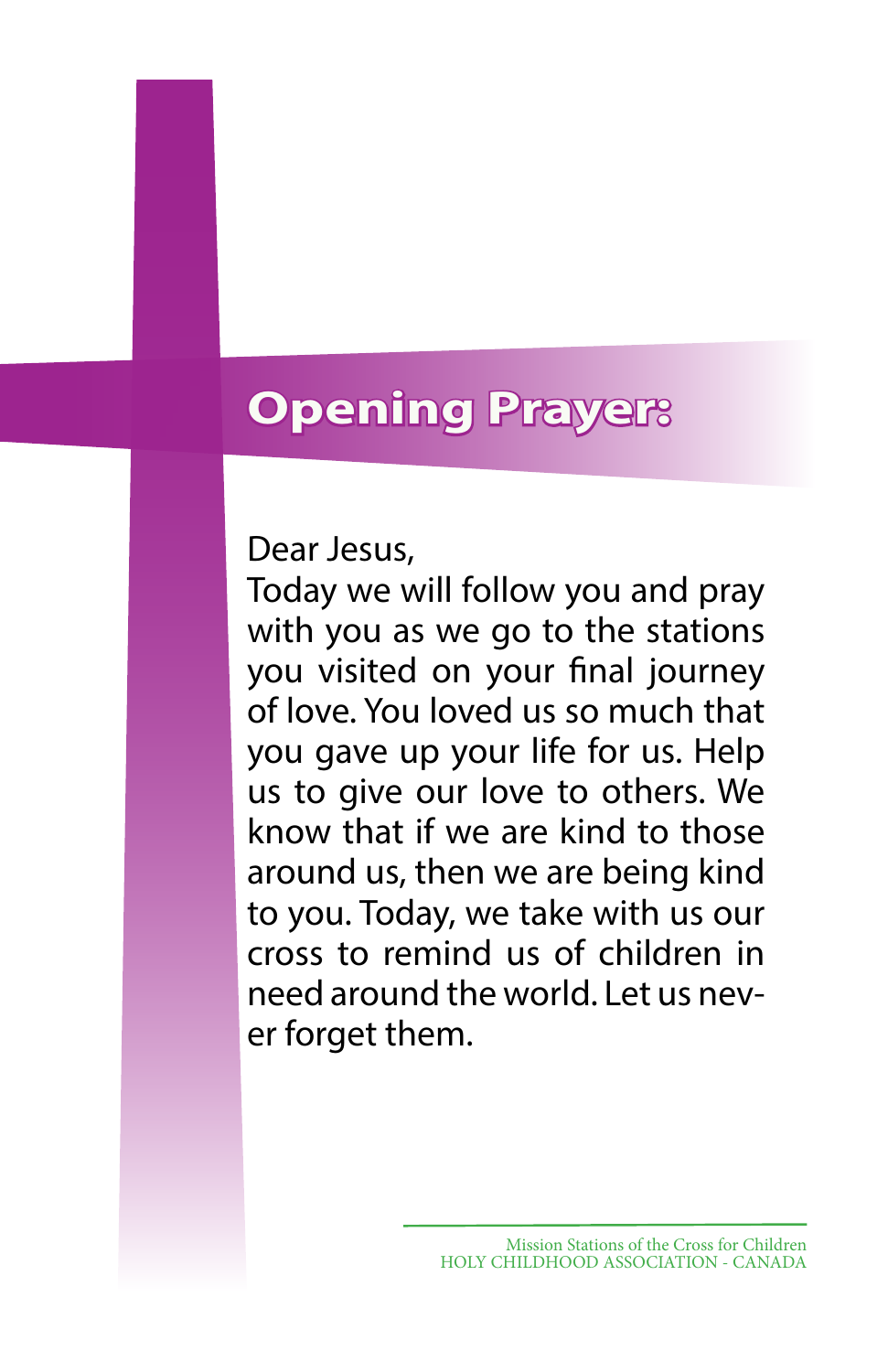

## **I STATION: JESUS IS CONDEMNED TO DEAT**

## **LEADER:**

Jesus was accused of many crimes he didn't commit. He didn't defend himself. He knew he needed to die for our sins. Today, millions of children are condemned to death by malnutrition and starvation. Lord, help us to see you, condemned once again in these children – our brothers and sisters.

## **GROUP:**

Dear Jesus, we have so much while many have so little. Remind us to use our gifts so that all children in need may know the gifts of food, shelter, and clothing.

We want this season of Lent to be a time when we sacrifice a little of what we have to make life better for others.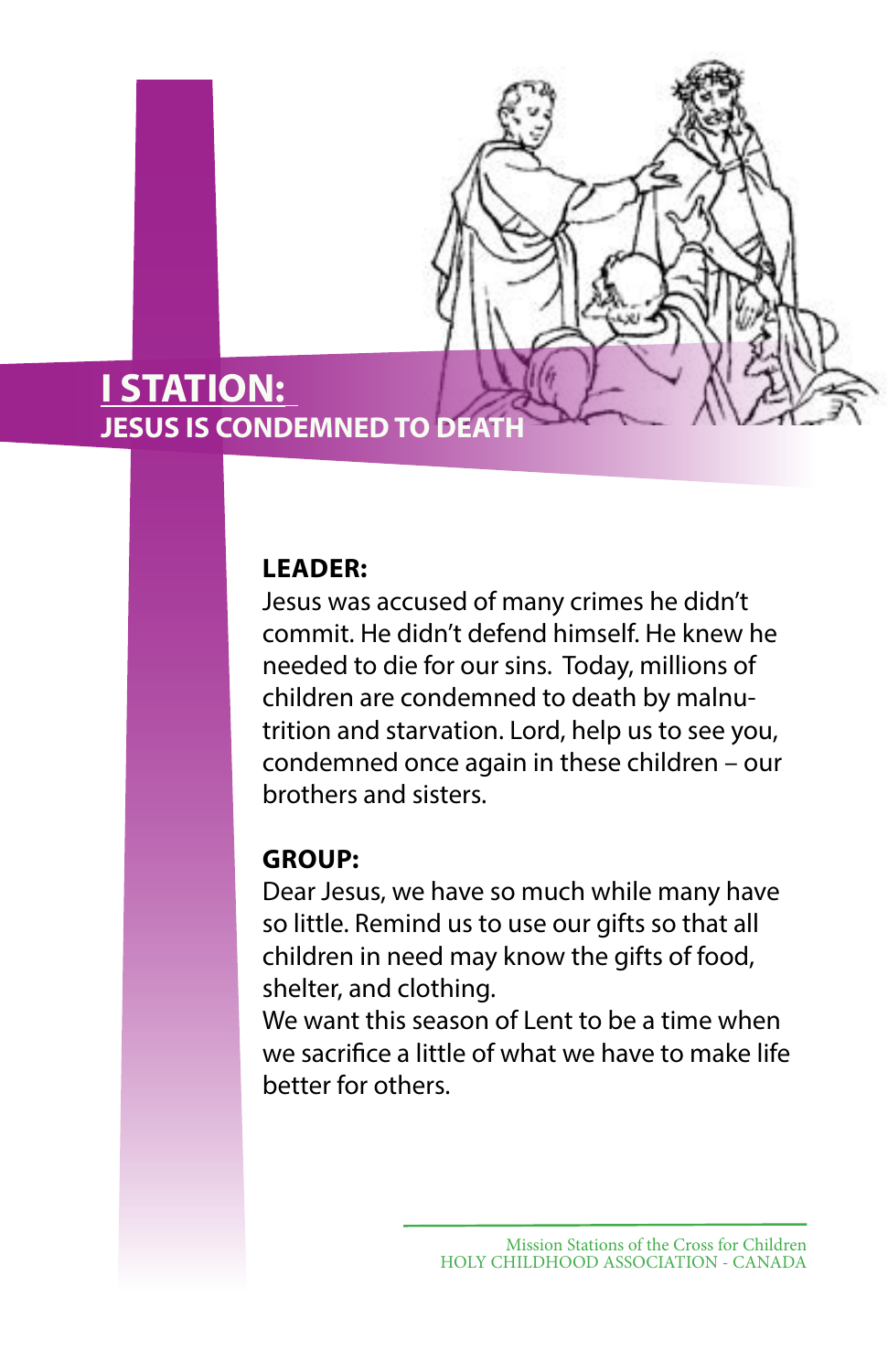

## **LEADER:**

 The cross was big and heavy. It was hard for Jesus to carry it. Jesus carried the heavy cross without complaining once. Jesus told us that to follow him we must take up our cross.

#### **GROUP:**

Dear Jesus, like you, we carry our crosses to remind us of your suffering. Teach us to think of our friends and classmates as our brothers and sisters who need us to care for them. Help us to help others without expecting anything in return. If you could carry your cross then for sure we can carry ours.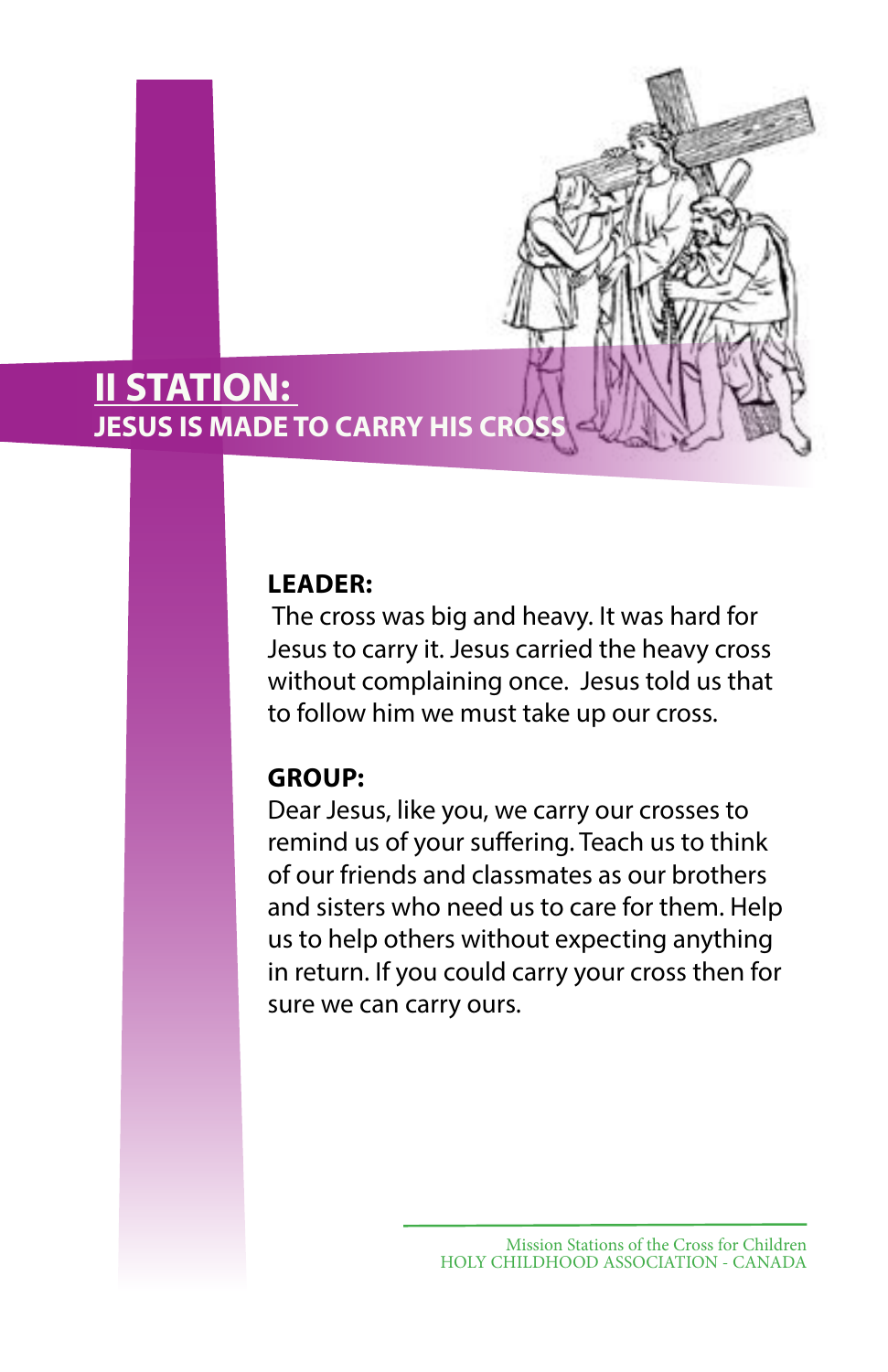## **III STATION: JESUS FALLS FOR THE FIRST TIM**

## **LEADER**:

Jesus was already badly wounded when he fell the first time. It must have hurt very much. Jesus got up and kept on going. Jesus falls when children suffer – children who wait for us to help them up.

## **GROUP**:

Dear Jesus, help me to see the children around me who need a friend, who need help with schoolwork, who want to play with others but are always left out. Make me strong so that I can always be a friend for them.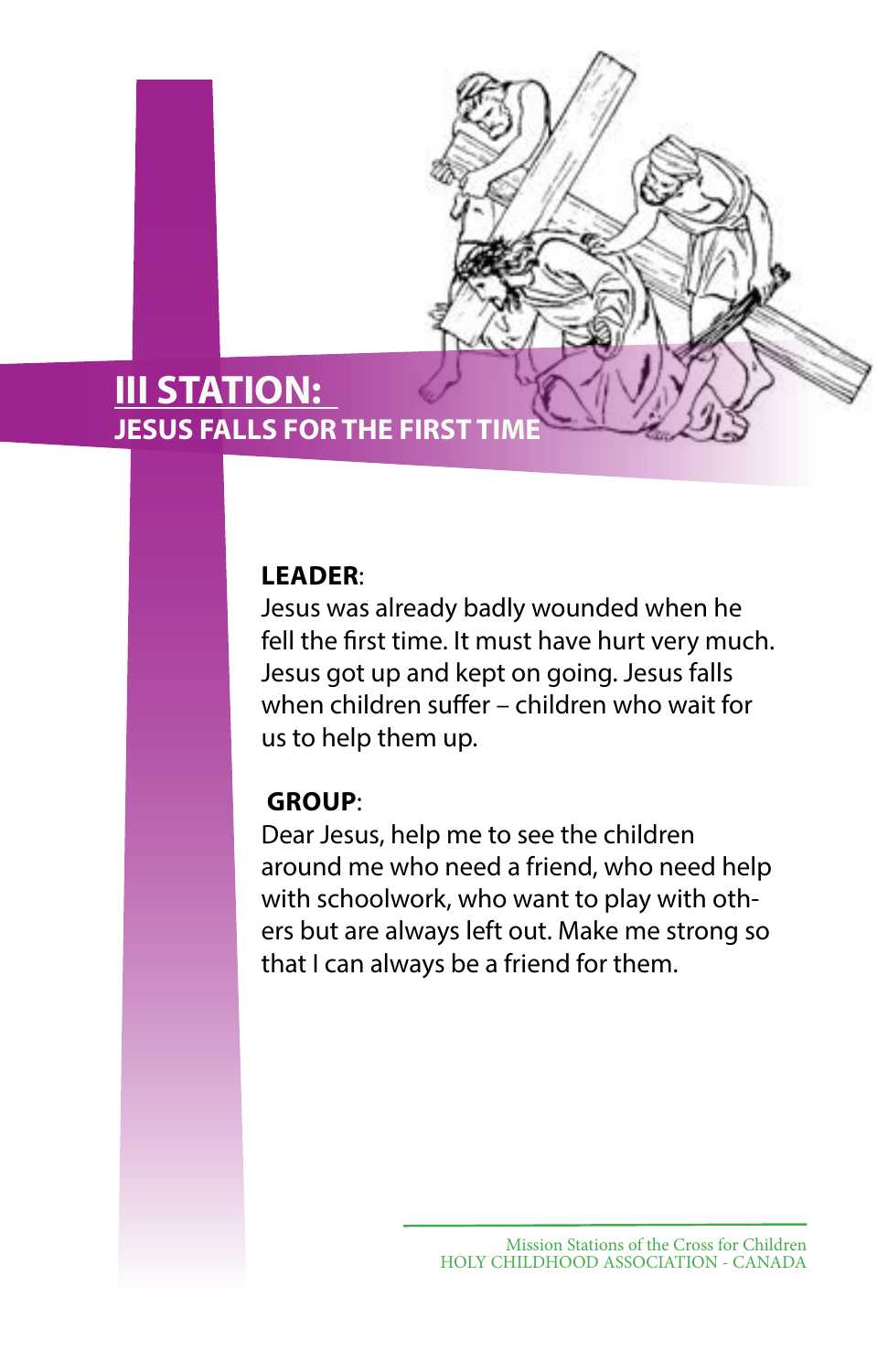## **IV STATION: JESUS MEETS HIS MOTHER**

### **LEADER**:

Jesus knew that his mother was sad to see him suffering so much. But he was so happy she came to him. Mary loved Jesus very much. Many children today, especially refugees, have no mother or father.

## **GROUP**:

Dear Mary, teach us to love our mother and father, our sisters and brothers. Let us never forget how much they care for us. Today, we carry our crosses to remind us of all the children around the world who do not have a family to care for them. How can we show them that they are not alone?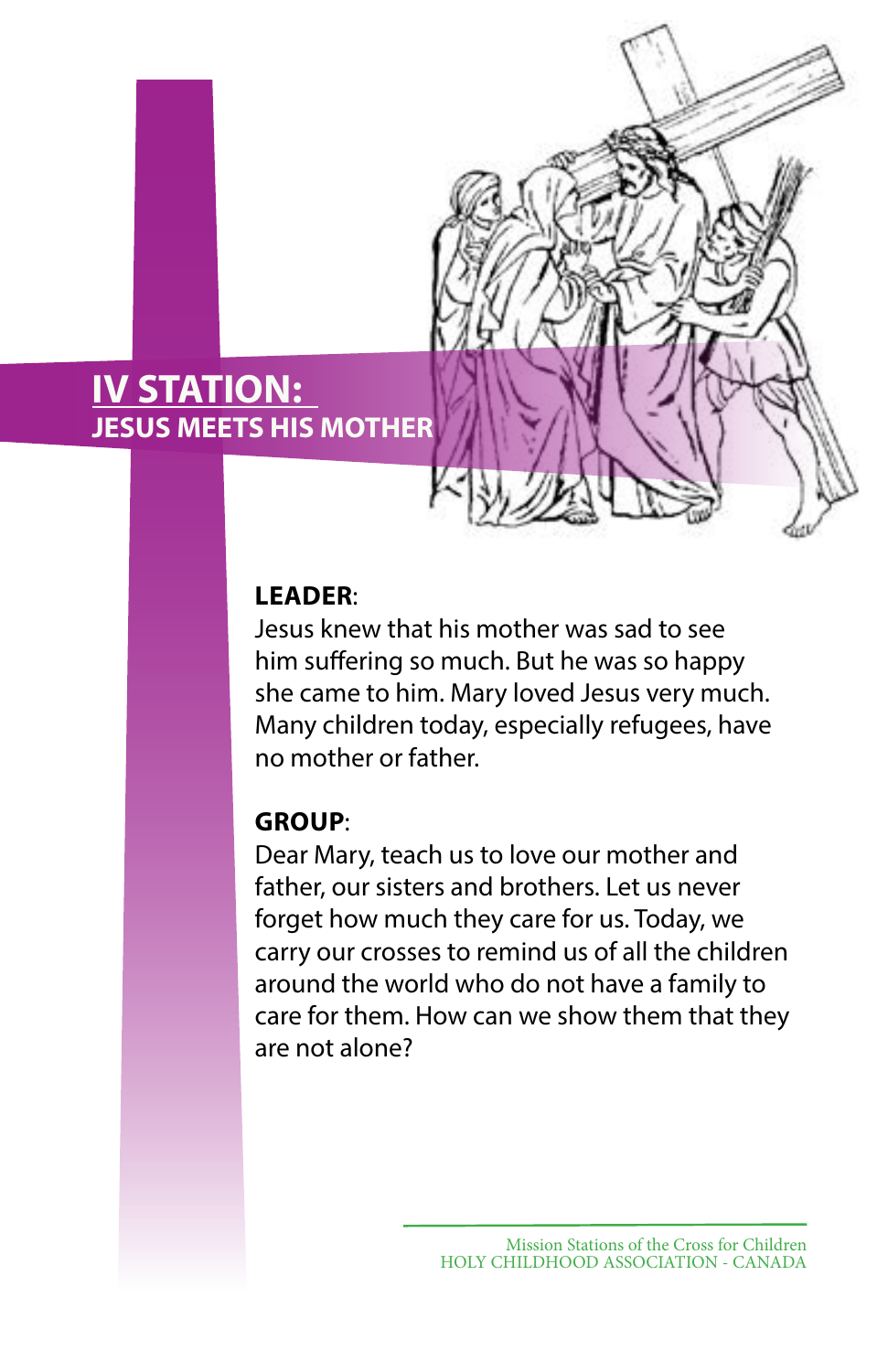## **V STATION: SIMON HELPS JESUS CARRY HIS CROSS**

## **LEADER:**

Simon didn't come to help Jesus but to see what was going on. Then he was ordered by the soldiers to carry the cross, because Jesus was having such a hard time. When Jesus was so tired that he could go no further, Simon lifted up the cross and helped Jesus on His way.

#### **GROUP**:

Dear Jesus, you let Simon help you carry your cross, to teach us that we all need help at times. Let us always be thankful for those who help us when we are sad and need help.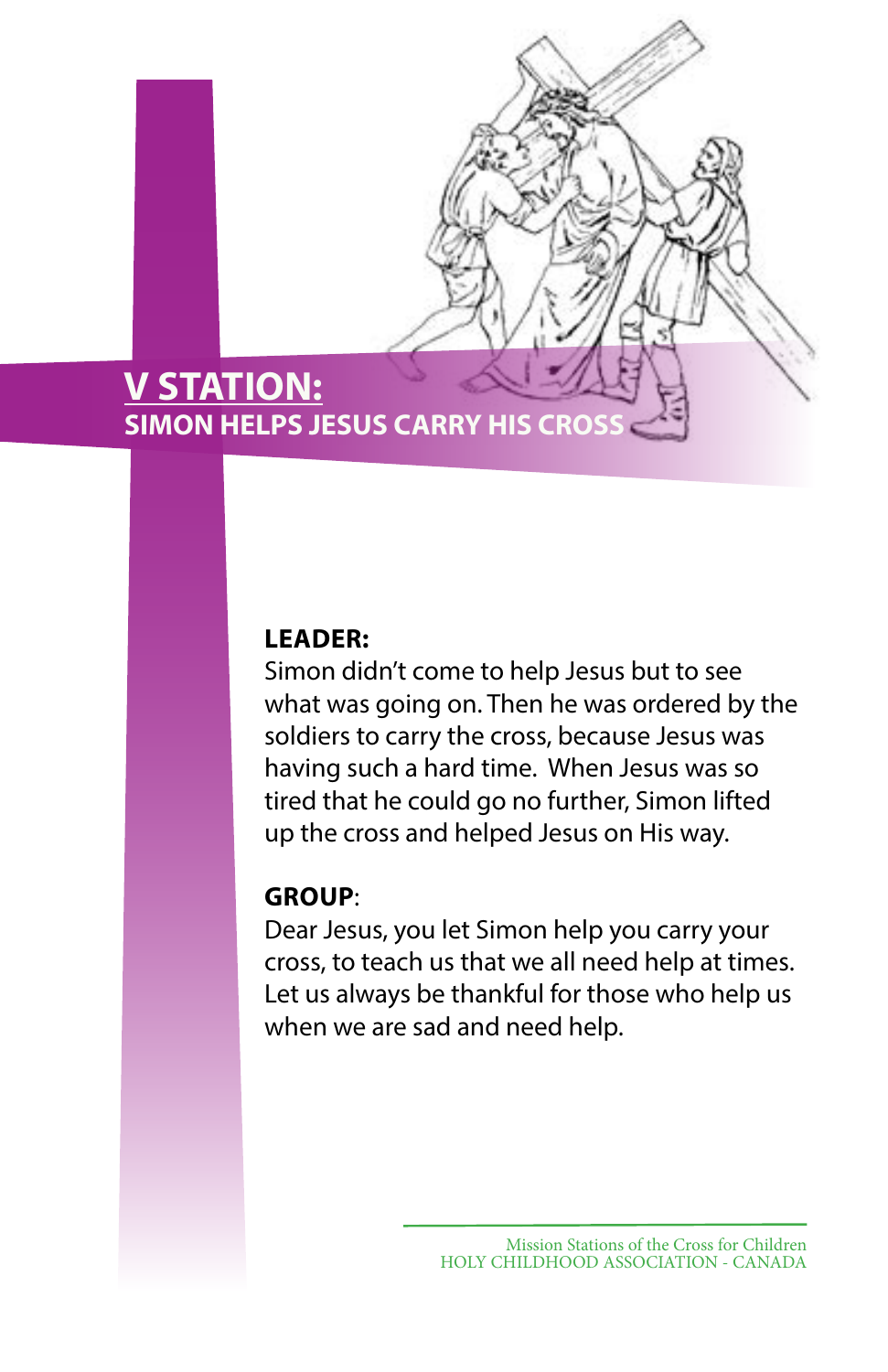## **VI STATION: VERONICA WIPES THE FACE OF**

## **LEADER**:

 Veronica loved Jesus very much. When she stepped out to wipe his face, she risked getting in big trouble from the soldiers. Her love and kindness overcame her fear. When Jesus was in pain, Veronica reached out to wipe his face. Her reward was the grace of His presence with her forever.

## **GROUP**:

Dear Jesus, help me to be like Veronica. When I see someone fall I want to help them get back up. I know that helping others is like helping you.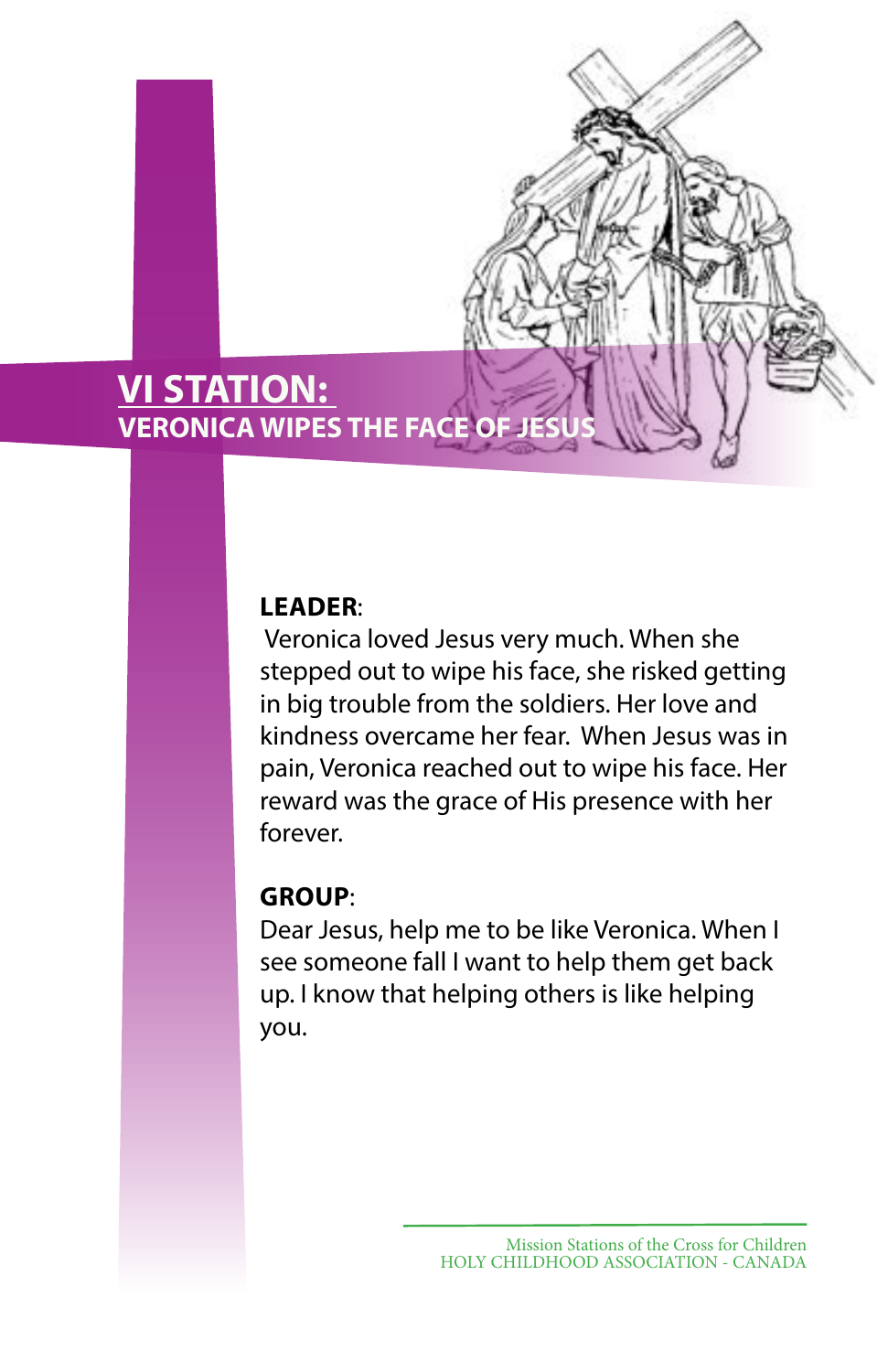

**LEADER**: Jesus fell again because he was so weak and tired from all his wounds. He still didn't give up. He got back up and continued on. God our Father, we are reminded of Jesus falling when we see children who are not physically able to care for themselves.

**VII STATION:** 

**GROUP**: Dear Jesus, even though we are different in many ways from each other, we all want to be loved. Teach us to see you in all children and to be ready to help those who are sick and need assistance.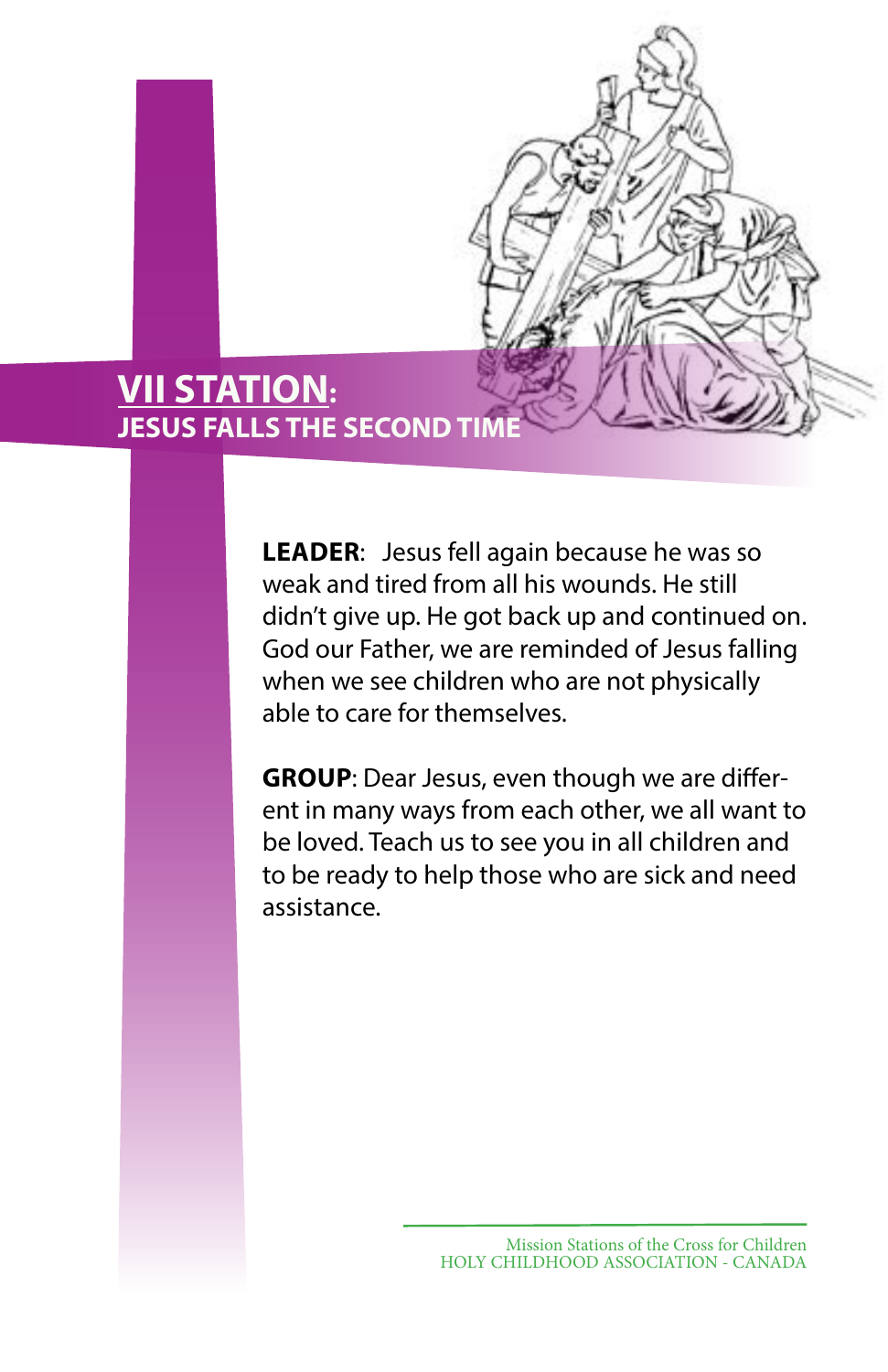## **VIII STATION: JESUS MEETS THE WOMEN OF JERUS**

## **LEADER**:

A lot of people were against Jesus, but a lot of people followed him. They were his faithful friends. Jesus stops to tell the women not to worry about Him, but rather about their children and the future of their society.

## **GROUP**:

Dear Jesus, you taught the women to care about their children. Help us to always care for the children of the world who live in conditions of poverty and war.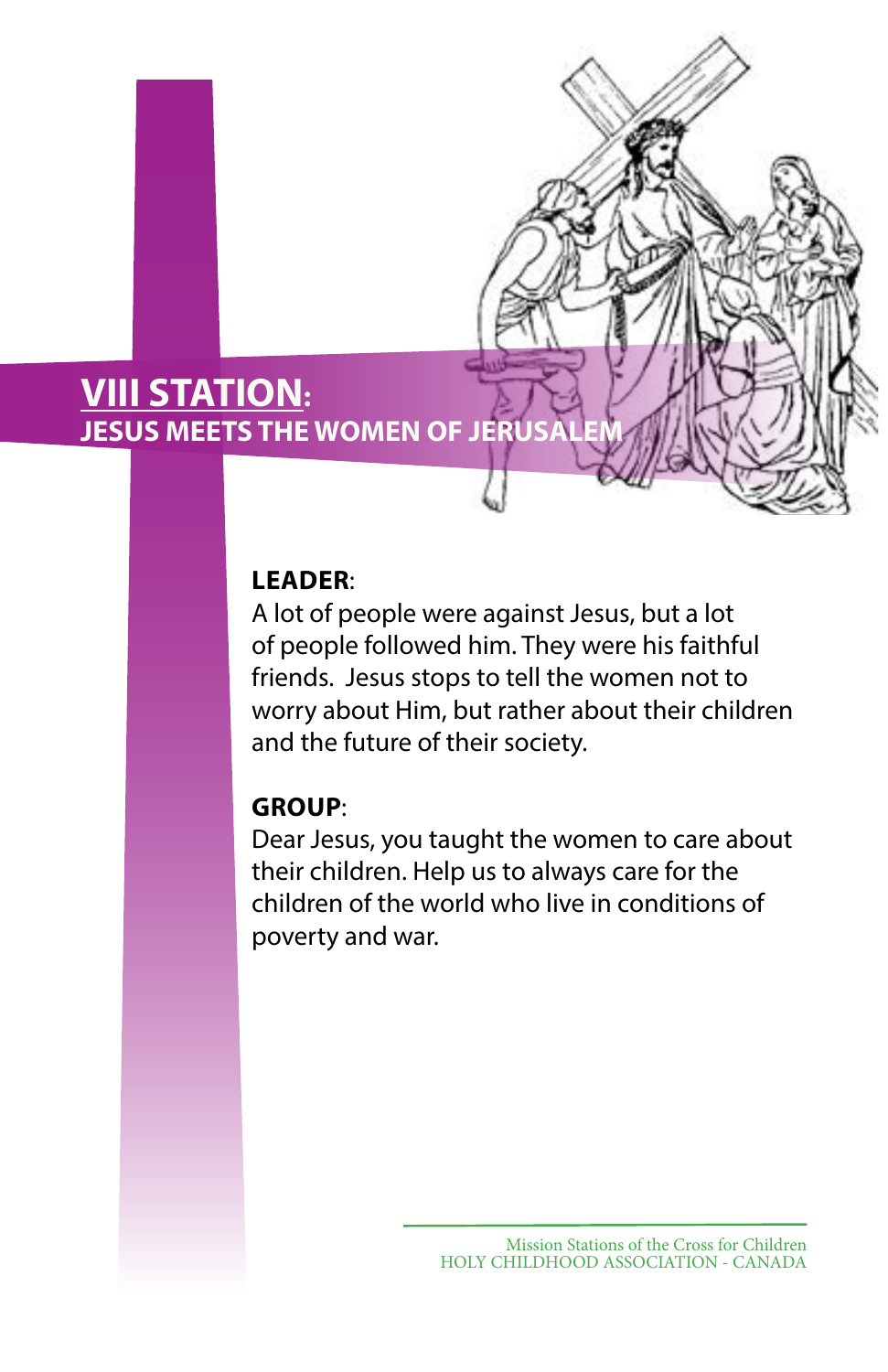

## **IX STATION: JESUS FALLS THE THIRD TIME**

## **LEADER**:

It's unbelievable that Jesus fell again and the soldiers didn't help him. They only yelled louder for him to get up and continue on. Jesus didn't get mad at them; he forgave them. Jesus falls again. How many children fall in places in the missions suffering with violence and war?

#### **GROUP**:

Dear Jesus, we pray for our Holy Childhood brothers and sisters both near and far who without our help have no one to care for them.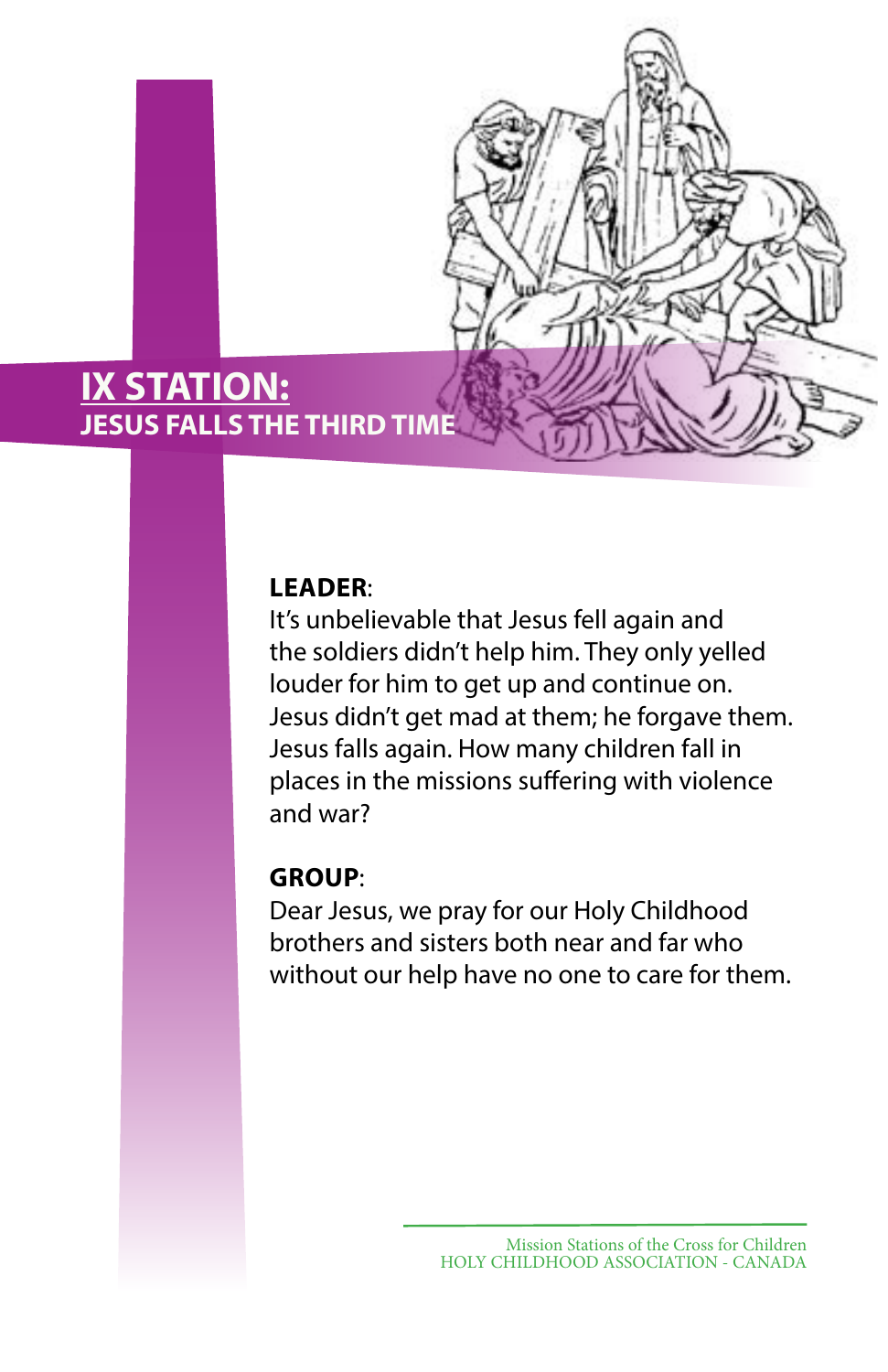

#### **LEADER**:

To be without clothes in front of everyone is a humiliating thing. Jesus wasn't ashamed because he knew his Father in heaven loved him and everyone who was there. Everything human is taken away from Jesus, even His clothes. Today, there are many children who have nothing – no clothes, no school, and no hope.

#### **GROUP**:

Dear Jesus, when I look in my closet at home, I feel sad because I have so much when my poorer brothers and sisters have so little. Help me to appreciate all that I have, and to give away to the poor the things I do not need.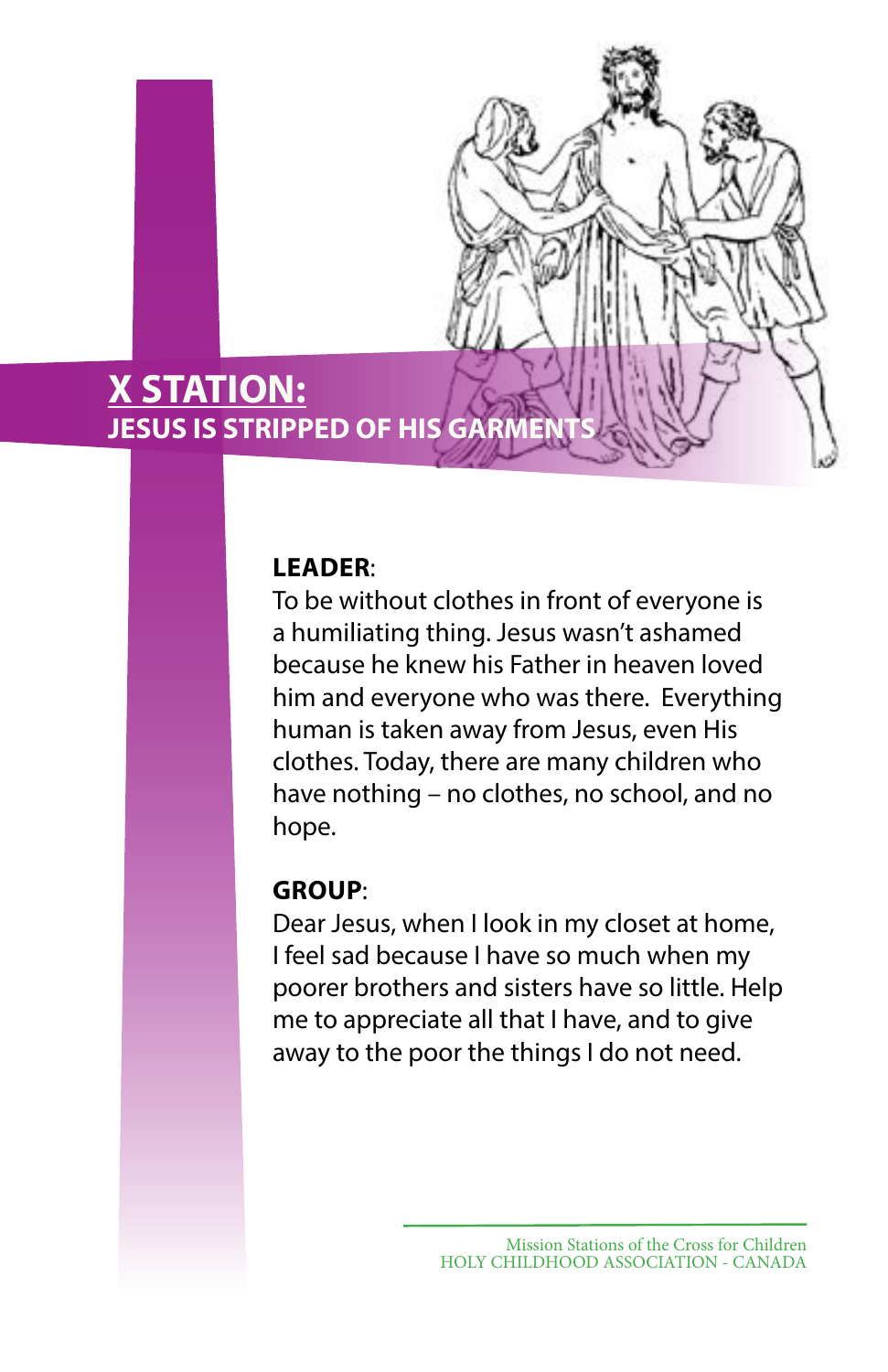## **XI STATION: JESUS IS NAILED TO THE CRO**

## **LEADER**:

The soldiers drove nails through Jesus' hands and feet. They lifted up the cross and put it in place. Jesus was in a lot of pain. As Jesus is nailed to the cross, think of all the children who suffer because they believe in Jesus but can't worship Him openly in their country.

## **GROUP**:

Dear Jesus, thank you for giving us the gift of faith. Thank you for the freedom we have in our country to pray without fear. Help us to never be ashamed to be called your sons and daughters and to show our faith to the world.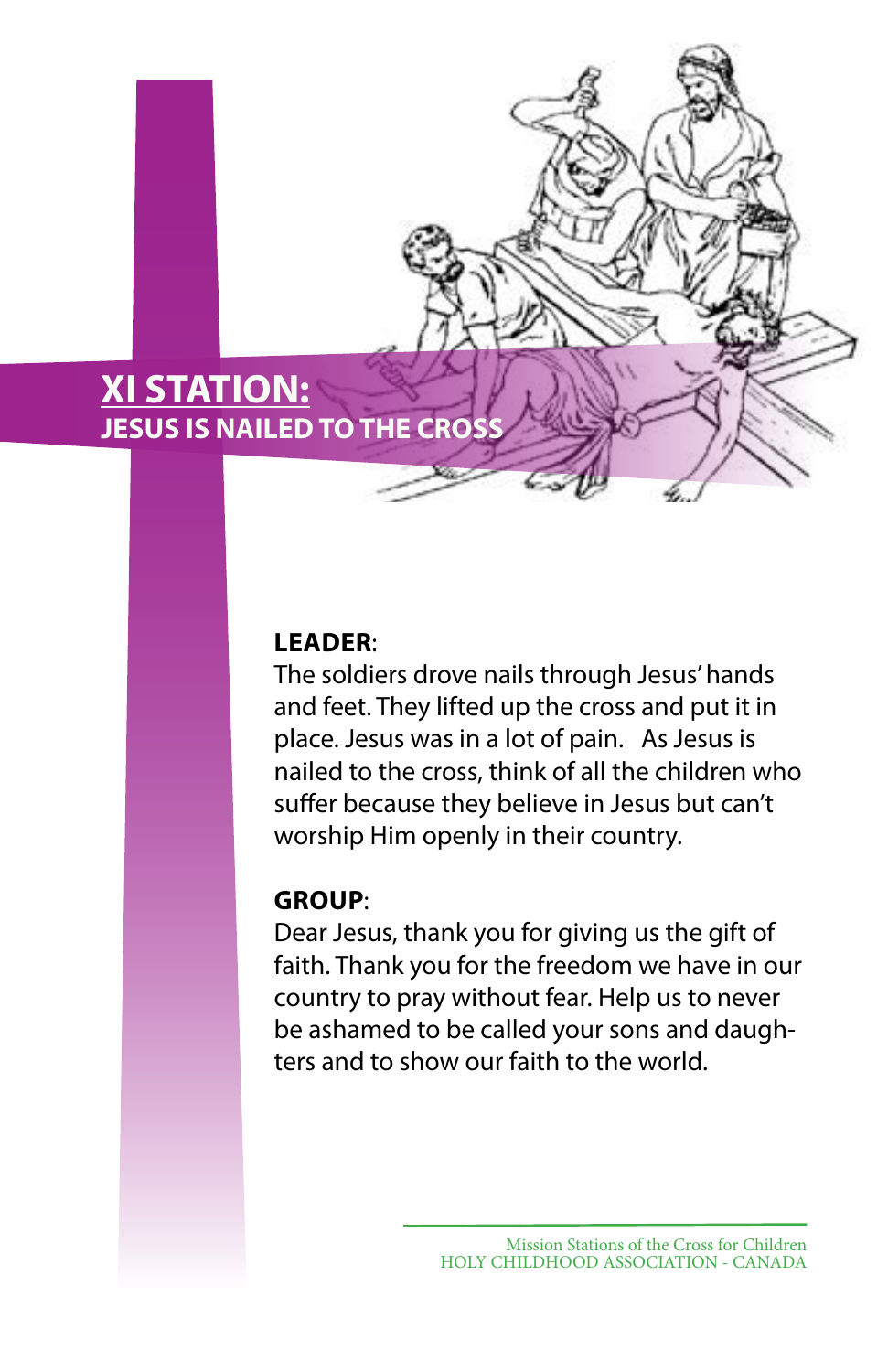## **XII STATION: JESUS DIES ON THE CROSS**



## **LEADER**:

When Jesus died, the sky got dark and the ground started to shake. This made some people very scared. They saw that Jesus was innocent and that they had made a big mistake. Jesus dies for us. He loves us so much that he comes as a child, lives with us and later dies. Right now, think for a few minutes about the Cross as the sign of Jesus' love for us. (Pause) Now, silently in your own heart, tell Jesus about your love for Him and thank Him for showing His great love for you. (Pause)

## **GROUP**:

Jesus loved us so much that he died on the cross for us. Every time I look at the cross I remember his great love. Let us raise our crosses and pause for a minute to think about Jesus. Now, in your own words (silently) tell Jesus how much you love him.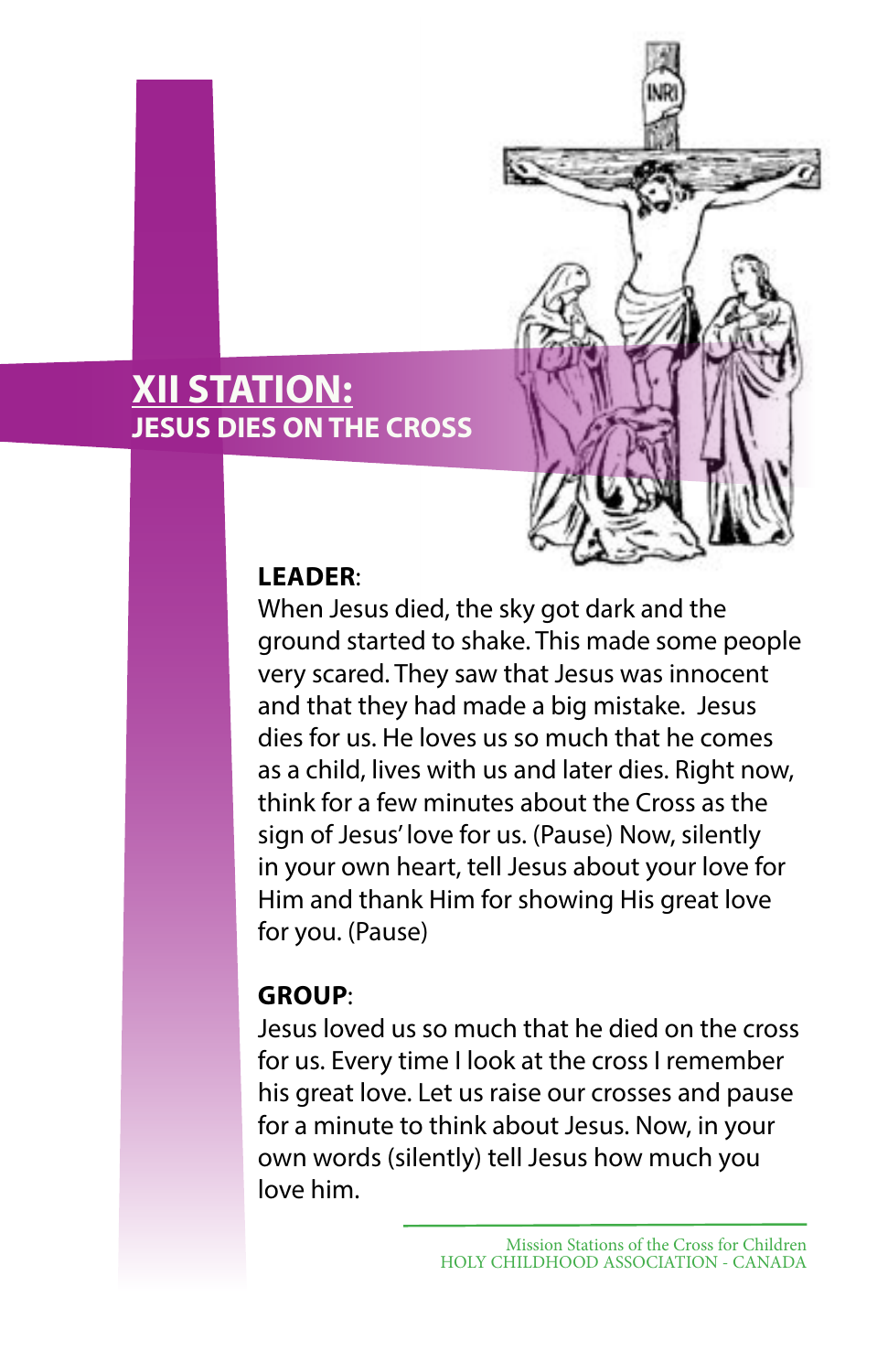## **XIII STATION: JESUS IS TAKEN DOWN FROM THE CR**

## **LEADER**:

Joseph of Arimathea gave Jesus his own burial cave because Jesus didn't have a place to be buried. Joseph was another one of Jesus' friends who took a risk to help him. Jesus has been lovingly taken down but the Cross still stands as a special sign of our faith.

## **GROUP**:

Dear Jesus we thank you for this cross. It will always represent our love for you. Help us teach other children in our Holy Childhood family about you.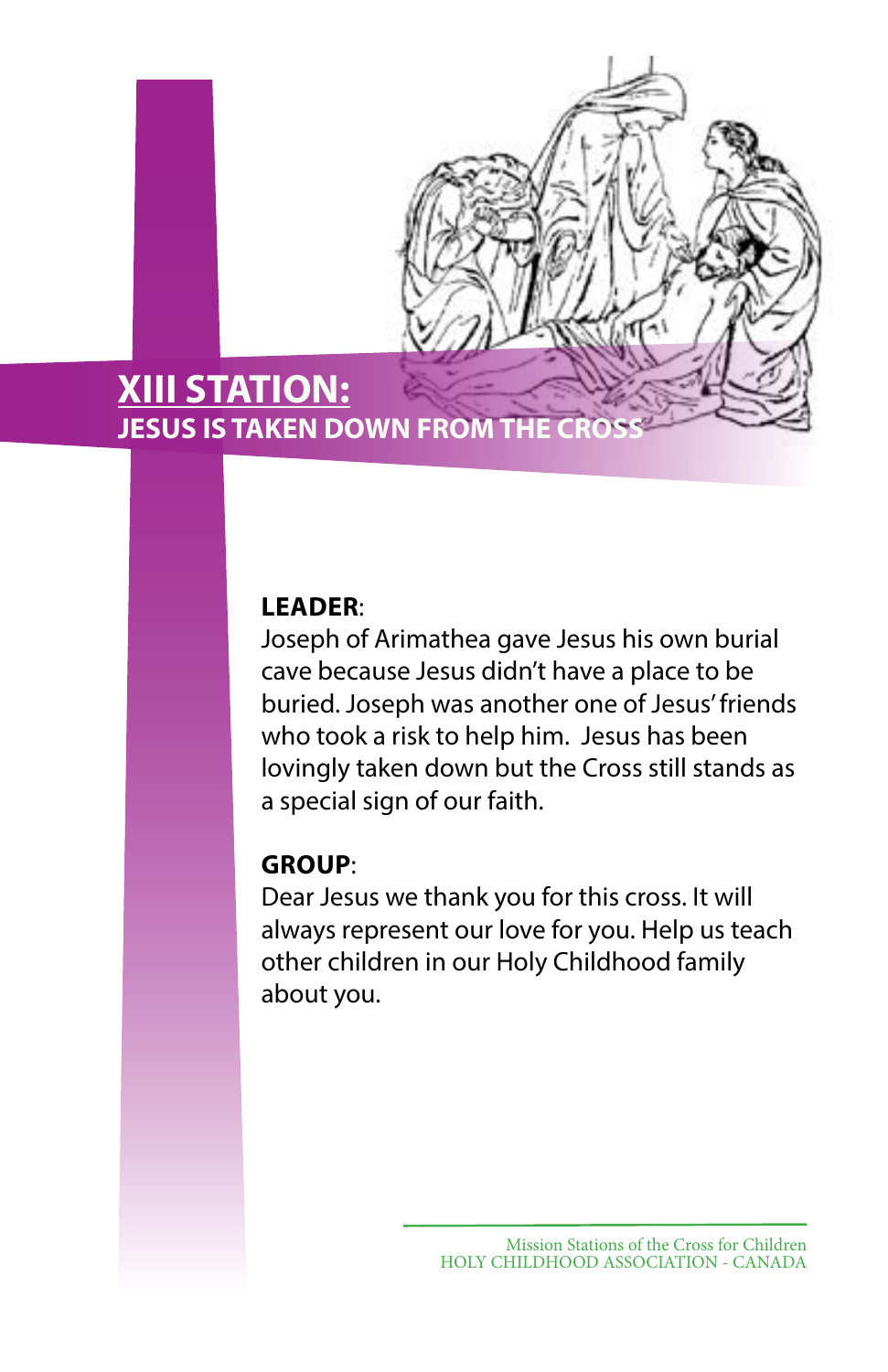## **XIV STATION: JESUS IS PLACED IN THE TOMB**

## **LEADER**:

Even when things look very difficult and sad, there is always hope that God can bring new life. It seems so final as Jesus is laid to rest in the tomb. We don't want the rock placed in front. We feel like crying. Yet every day, children cry out for our help, our prayers. We cannot let that rock stop us from following Jesus and his way of love for all.

#### **GROUP**:

Dear Jesus, we will never forget you. Help us to follow your path and care for our brothers and sisters here and far away.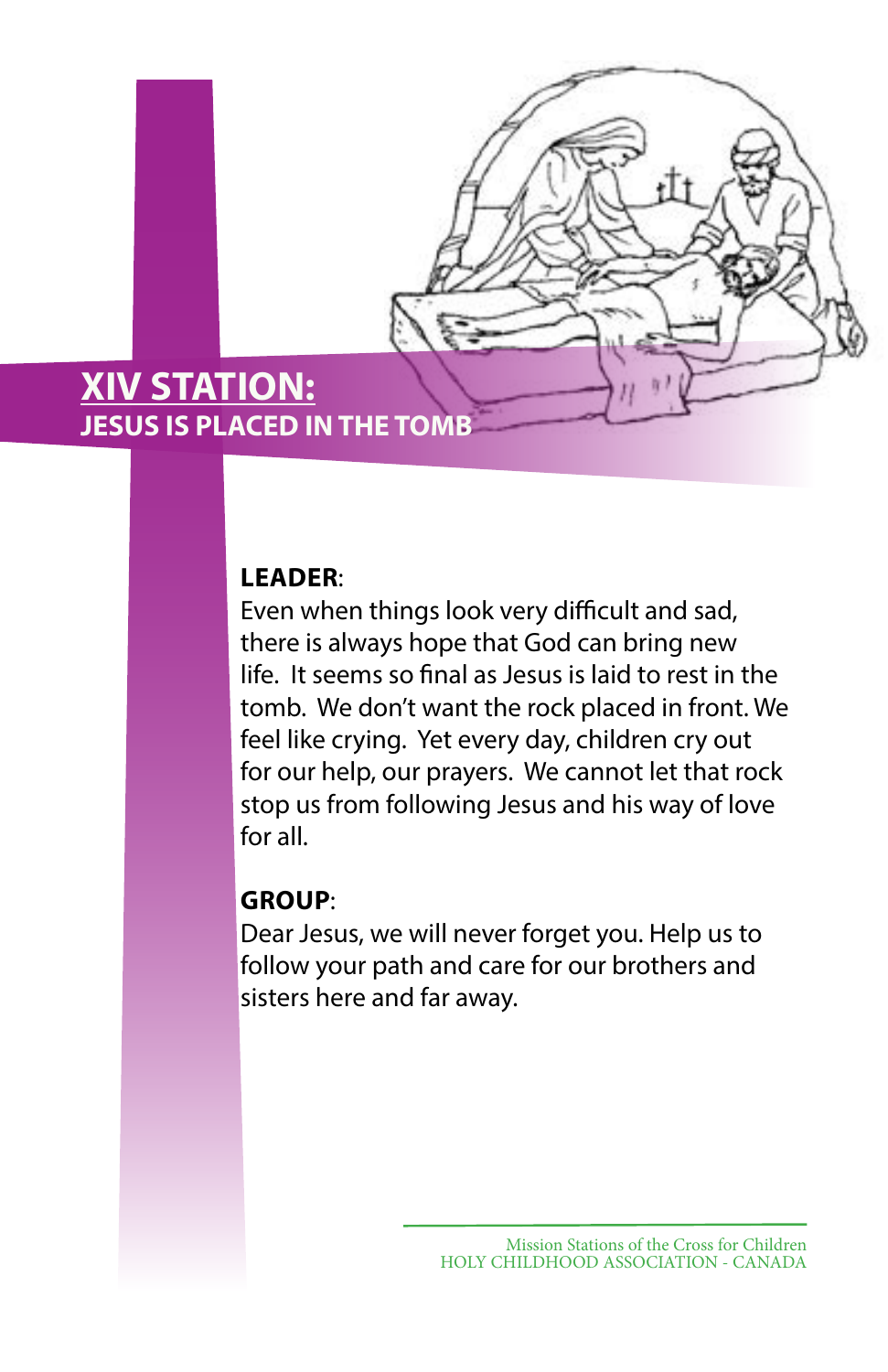# **Closing Prayer:**

God our Father, we will never forget our love for Jesus. Forgive us when we ignore Him by not helping those in need. Help us to see Jesus alive in our brothers and sisters in need both here and in the missions. In Jesus' name, Amen.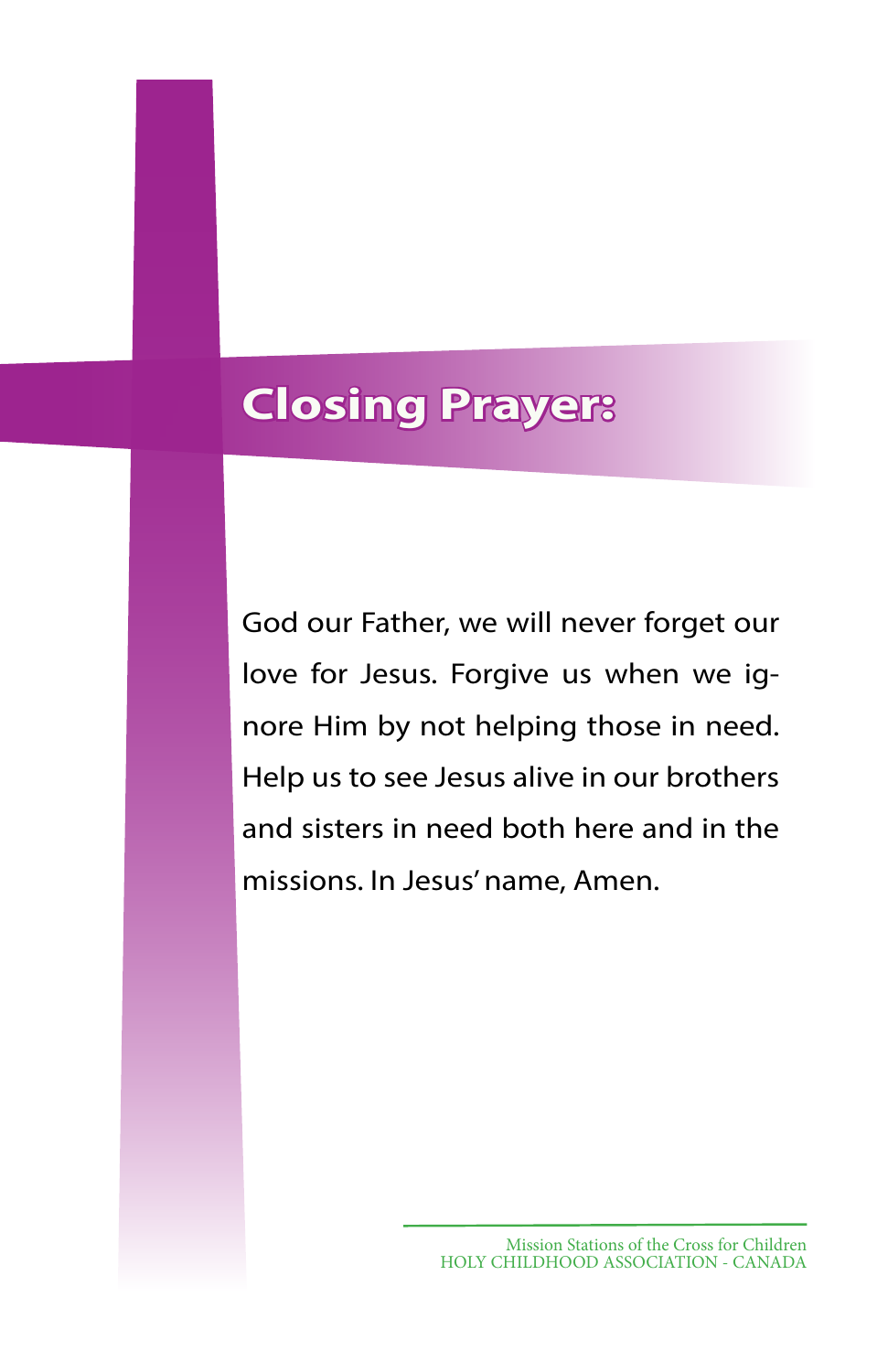#### **Stations of the Cross Activities for Children**

*To the teacher/catechist:* 

*These activities are intended to provide an enriched liturgical experience for both children and youth. Instead of simply reciting the prayers and then moving on to another topic, take the time to allow the children/youth to explore the deeper context and meaning behind this important event in the life of our Church.*

#### **THE CROSS**

Provide students with a cardboard/paper cross. If possible, they can cut them out as a craft activity. Ask them to draw or paste on it the common symbols we associate with the events leading up to and including the Passion of Our Lord. Depending on the level of your students, you may wish to brainstorm these symbols with them or simply have them available for reference. We have provided some samples below to get the children started. Once the crosses are completed, the children can bring them to use on their Stations of the Cross journey.

Here are a few examples:

- The bread and wine of the last supper
- The kiss of Judas the betrayer
- The rooster that crowed three times
- Jesus falls
- St Veronica wipes Jesus' face
- Simon carries the cross
- Calvary hill
- The tomb and the rock covering it
- The crown of thorns